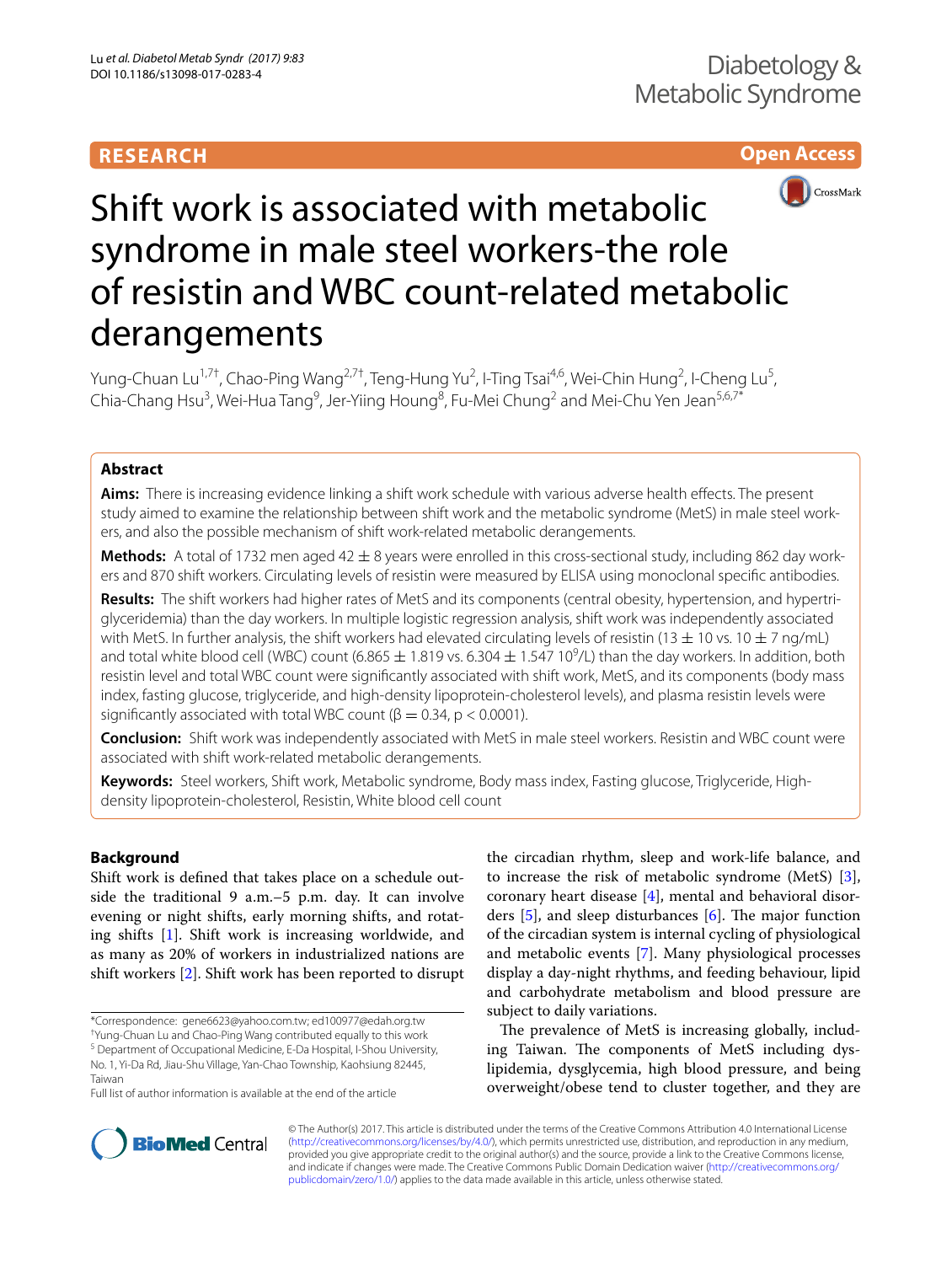thought to be related to lifestyle habits including physical activity, nutrient intake, alcohol consumption, and smoking  $[8-11]$  $[8-11]$ . Few studies have examined the relationships between shift work and MetS taking into consideration the various factors associated with shift work that might lead to MetS. In addition, shift work may be responsible for increased body fatness and infammatory markers, higher blood pressure levels, and chronic low-grade infammation to play an important role in the development of MetS [\[3,](#page-5-2) [12](#page-5-9)[–16](#page-5-10)].

The detrimental effects of shift work on MetS and the induction of infammatory cytokines and associated factors raise the possibility that shift work may increase the risk of MetS. To clarify this hypothesis, we investigated the association between shift work and features of National Cholesterol Education Program Adult Treat-ment Panel III (NCEP-ATP III)-defined MetS [\[17\]](#page-5-11). The possible mechanisms by which shift work afects MetS were also investigated by measuring infammatory markers including resistin and peripheral white blood cell (WBC) count in a large population-based sample of male Chinese steel workers.

#### **Subjects and methods**

#### **Study design and participants**

This study was conducted at a hospital from January 1 to December 31, 2016. Workers at two steel plants in southern Taiwan who underwent annual health examinations were included in this cross-sectional survey study. In total, 1732 men (862 day workers, 870 backward rotating shift workers) of self-reported Chinese ancestry aged  $42 \pm 8$  years were selected as the study cohort, after 69 had been excluded due to a history of acute or chronic infammatory disease, allergic disease, autoimmune disease, or cancer. The work schedule was classified as daytime work (8:00–17:00) and shift work, which included rotating shifts of night (23:00–7:00), afternoon (15:00– 23:00), and morning (7:00–15:00) shifts. None of the subjects changed schedule during the study period, and they were all engaged in this schedule at baseline. This study was approved by the Human Research Ethics Committee of Kaohsiung E-Da Hospital, I-Shou University. Written informed consent was obtained from all participants.

## **Data collection and measures**

Self-administered questionnaires were distributed and collected on the day of the health examination. Information on basic demographic characteristics and lifestyle, such as age, sex, job type, sleep quality, health condition, physical exercise, smoking habit, and alcohol consumption were ascertained using the questionnaire. Physical exercise was assessed by the question "How often did you exercise during the past month?" The response options were: hardly ever, once, and twice or more. For working schedule, the participants were asked whether they were daytime workers (8:00–17:00) or shift workers working rotating shifts of morning (7:00–15:00), afternoon (15:00–23:00), and night (23:00–7:00) shifts. Sleep quality was assessed by the question "How often did you have poor sleep during the past month?" The response options were: almost never, sometimes, and often or almost always.

The smoking status of the subjects was classified as never having smoked, former smoker (quit smoking for at least 1 year), or current smoker. Alcohol drinking and betel quid chewing status were classifed as never drink or chew betel quid, former drinker or betel quid chewer (quit drinking or betel quid chewing for at least 1 year), or current drinker or betel quid chewer. In this study, former and current drinkers and betel quid chewers were analyzed as a single group  $[18]$  $[18]$ . In addition, body mass index (BMI) was calculated as weight (in kilograms) divided by height (in meters) squared. MetS was defned according to the NCEP-ATP III with a modifed defnition of central obesity [[17\]](#page-5-11). MetS was diagnosed when a subject met three or more of the following criteria: (1) arterial blood pressure  $\geq$  130/85 mmHg, (2) central obesity (waist circumference, males  $\geq$  90 cm; females  $\geq$  80 cm), (3) serum triglyceride level  $\geq$  150 mg/dL, (4) serum high-density lipoprotein cholesterol (HDL-C)  $<$  40 mg/dL in males or  $<$  50 mg/dL in females; and (5) fasting plasma glucose concentration  $\geq 100$  mg/dL or a previous diagnosis of type 2 diabetes.

#### **Laboratory measurements**

Peripheral blood samples were taken from the antecubital vein of the workers after fasting for at least 8 h. Complete blood cell count and levels of serum glucose, HbA1c, uric acid, and lipid profles [including plasma triglycerides, total cholesterol, low-density lipoprotein cholesterol (LDL-C), and HDL-C] were also measured during the health checkups and were determined in all workers using standard commercial methods with a parallel, multichannel analyzer (Hitachi 7170A, Tokyo, Japan) as described in our previous report [\[19](#page-5-13), [20](#page-5-14)]. Peripheral leukocyte analysis was performed using an automated cell counter (XE-2100 Hematology Alpha Transportation System, Sysmex Corporation, Kobe, Japan). The concentrations of plasma resistin were determined using commercial enzyme immunoassay kits (Phoenix Pharmaceuticals, Belmont, CA). The intraassay coefficient of variation was  $2.1 - 5.2\%$  for resistin. Samples were measured in duplicate in a single experiment.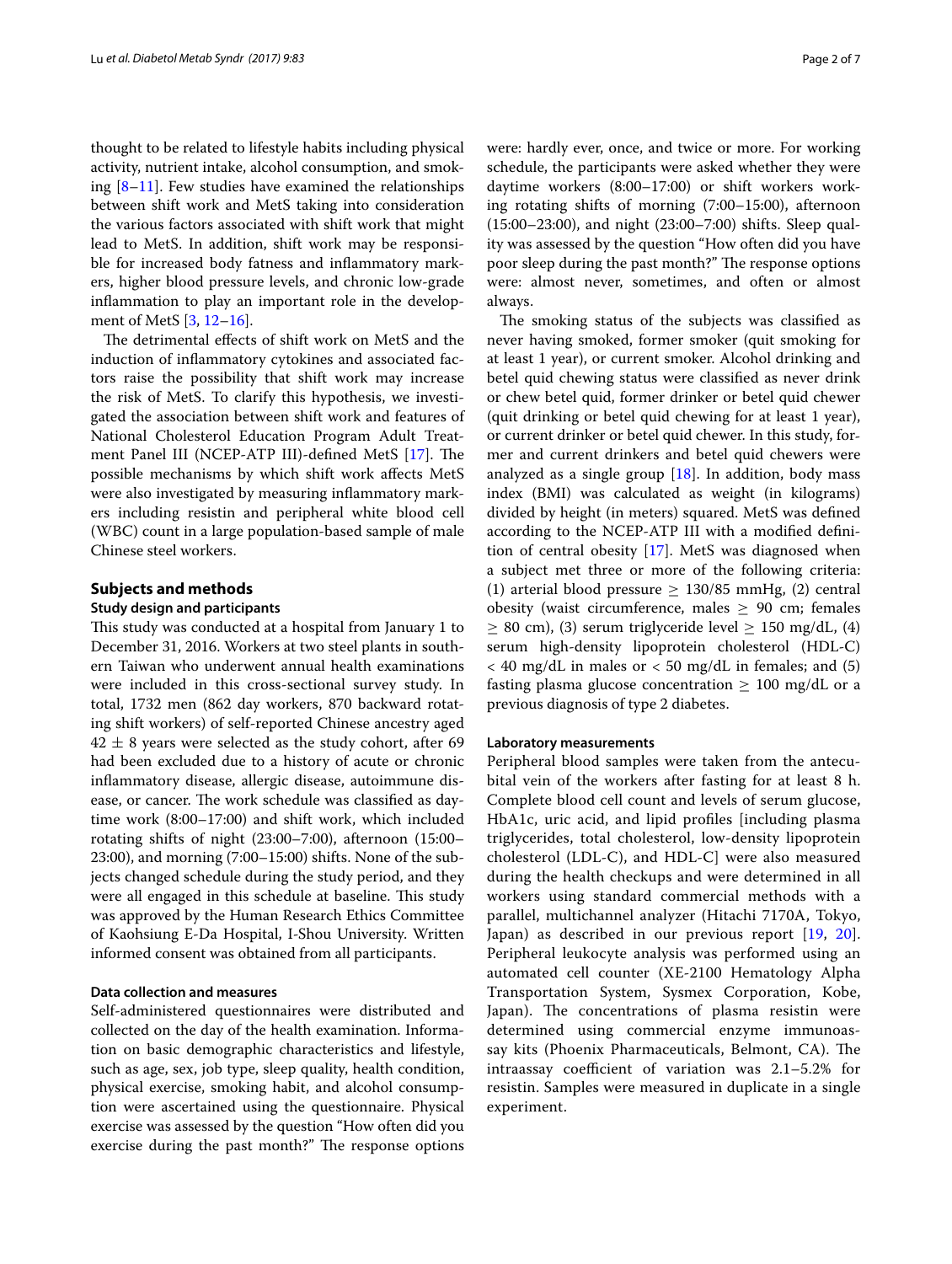### **Statistical analysis**

The data are presented as the mean  $\pm$  SD. All statistical analyses were performed using SAS software (version 8.0; SAS Institute, Cary, NC). Statistical diferences between variables were compared using unpaired Student's *t*-tests for normally distributed variables. Categorical variables were recorded as frequencies and/or percentages, and intergroup comparisons were analyzed using the Chi square test. Multiple logistic regression analysis was used to assess independent associations between the variables of interest and the presence of MetS. In addition, simple and multiple linear regression analyses were used to examine associations between peripheral total WBC count and resistin and the values of other parameters. All statistical analyses were two-sided, and a p value < 0.05 was considered to be statistically signifcant.

#### **Results**

The clinical characteristics of the participants are presented in Table [1.](#page-2-0) Of the 1732 participants, 870 (50.2%) had been engaged in shift work for at least 1 year. Compared to the daytime workers, signifcantly more shift workers were current smokers, former and current betel quid users, hardly ever engaged in physical exercise, and sometimes and often or almost always had poor sleep (all  $p < 0.05$ ). They also had higher rates of central obesity  $(p = 0.03)$ , hypertension  $(p = 0.0002)$ , hyper-triglyceridemia ( $p = 0.04$ ), and MetS ( $p = 0.03$ ) than the daytime workers. In addition, the shift workers had higher systolic blood pressure (SBP), diastolic blood pressure (DBP), BMI, waist circumference, total WBC count, and higher levels of fasting glucose, triglycerides, uric acid, and resistin than the daytime workers. Moreover, the shift workers had a lower level of HDL-C than the daytime workers (Table  $2$ ). There were no significant differences in age, HbA1C, total cholesterol, LDL-C level, percentage of participants aged 25–40 and 50–60 years, alcohol consumption, former smoking, engaging in physical exercise once per month, low HDL-C, and dysglycemia between the two groups.

Multivariate logistic regression analysis showed that shift work had an odds ratio of 2.26 for the risk of MetS  $(p = 0.02,$  Table [3\)](#page-3-1). In age-adjusted association analysis including infammatory markers and risk factors for MetS, resistin was signifcantly positively associated with BMI (β = 0.14, p = 0.048), fasting glucose (β = 0.24,  $p = 0.001$ ), HbA1C ( $\beta = 0.15$ ,  $p = 0.04$ ), triglycerides  $(\beta = 0.21, p = 0.01)$ , shift work  $(\beta = 0.17, p = 0.02)$ , and MetS ( $\beta = 0.17$ ,  $p = 0.02$ ), while total WBC count was significantly positively associated with BMI ( $\beta = 0.25$ ,  $p$  < 0.0001), waist circumference (β = 0.26, p < 0.0001), SBP ( $\beta = 0.16$ ,  $p < 0.0001$ ), DBP ( $\beta = 0.15$ ,  $p < 0.0001$ ), fasting glucose (β = 0.09, p < 0.0001), HbA1C (β = 0.17,

### <span id="page-2-0"></span>**Table 1 Clinical characteristics of the study subjects**

| Parameter                                           | <b>Shift work</b> | Day work   | p value  |
|-----------------------------------------------------|-------------------|------------|----------|
| No                                                  | 870               | 862        |          |
| Age (years) (n, %)                                  |                   |            |          |
| $25 - 40$                                           | 338 (38.9)        | 354 (41.1) | 0.35     |
| $40 - 50$                                           | 411 (47.2)        | 365 (42.3) | 0.04     |
| $50 - 60$                                           | 113 (13.0)        | 122 (14.2) | 0.48     |
| >60                                                 | 8(0.9)            | 21(2.4)    | 0.02     |
| Alcohol use (n, %)                                  |                   |            |          |
| Never                                               | 470 (54.0)        | 501 (58.1) | 0.09     |
| Former                                              | 25(2.9)           | 20(2.3)    | 0.47     |
| Current                                             | 375 (43.1)        | 341 (39.6) | 0.13     |
| Smoking (n, %)                                      |                   |            |          |
| Never                                               | 404 (46.4)        | 506 (58.7) | < 0.0001 |
| Former                                              | 104 (12.0)        | 101(11.7)  | 0.88     |
| Current                                             | 362 (41.6)        | 255 (29.6) | < 0.0001 |
| Betel quid use (n, %)                               |                   |            |          |
| Never                                               | 636 (73.1)        | 747 (86.7) | < 0.0001 |
| Former                                              | 94 (10.8)         | 43 (5.0)   | < 0.0001 |
| Current                                             | 140 (16.1)        | 72 (8.4)   | < 0.0001 |
| Physical exercise in the past month (n, %)          |                   |            |          |
| Hardly ever                                         | 225 (25.9)        | 127 (14.7) | < 0.0001 |
| Once                                                | 86 (9.9)          | 87 (10.1)  | 0.91     |
| Twice or more                                       | 559 (64.3)        | 648 (75.2) | < 0.0001 |
| Poor sleep (n, %)                                   |                   |            |          |
| Almost never                                        | 600 (69.0)        | 683 (79.2) | < 0.0001 |
| Sometimes                                           | 181 (20.8)        | 122 (14.2) | 0.002    |
| Often or almost always                              | 89 (10.2)         | 57 (6.6)   | 0.02     |
| Central obesity (n, %)                              | 338 (38.9)        | 292 (33.9) | 0.03     |
| Hypertension (n, %)                                 | 436 (50.1)        | 353 (41.1) | 0.0002   |
| Hypertriglyceridemia (n, %)                         | 315 (36.2)        | 271 (31.4) | 0.04     |
| Low-high-density lipoprotein-<br>cholesterol (n, %) | 224 (25.8)        | 224 (26.0) | 0.91     |
| Dysglycemia (n, %)                                  | 300 (34.5)        | 288 (33.4) | 0.64     |
| Metabolic syndrome (n, %)                           | 276 (31.7)        | 233 (27.0) | 0.03     |

 $p$  < 0.0001), triglycerides (β = 0.25, p < 0.0001), uric acid  $(\beta = 0.10, p < 0.0001)$ , shift work  $(\beta = 0.16, p < 0.0001)$ , and MetS ( $\beta = 0.22$ ,  $p < 0.0001$ ). In addition, HDL-C was signifcantly negatively associated with both resistin  $(\beta = -0.23, p = 0.001)$  and total WBC count ( $\beta = -0.20$ ,  $p < 0.0001$ ) (Table [4](#page-4-0)). Furthermore, resistin was significantly associated with total WBC count (β =  $0.34$ ,  $p < 0.0001$ ) (Fig. [1\)](#page-4-1).

## **Discussion**

Our results showed that shift work was signifcantly associated with MetS. Furthermore, resistin and WBC count may be involved in the pathogenesis of shift work-associated metabolic derangements. To our best of knowledge,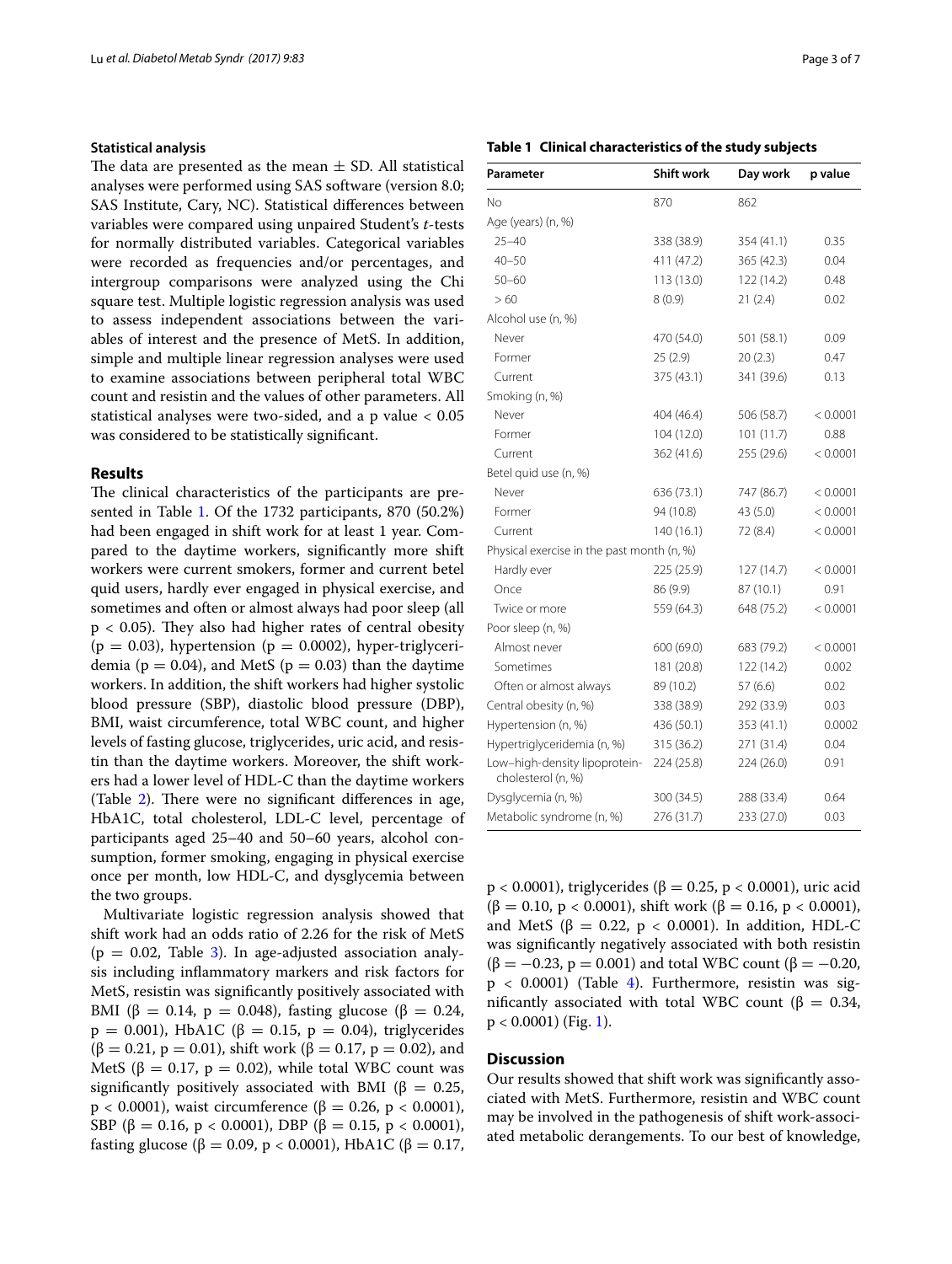<span id="page-3-0"></span>**Table 2 Biochemical characteristics of the study subjects**

| Parameter                            | <b>Shift work</b> | Day work          | p value  |
|--------------------------------------|-------------------|-------------------|----------|
| No                                   | 870               | 862               |          |
| Age (years, mean $\pm$ SD)           | $42 + 8$          | $43 + 8$          | 0.79     |
| Systolic blood pressure<br>(mmHq)    | $130 \pm 16$      | $126 \pm 15$      | < 0.0001 |
| Diastolic blood pressure<br>(mmHq)   | $84 + 12$         | $81 + 11$         | < 0.0001 |
| Body mass index ( $kg/m2$ )          | $26.0 \pm 4.0$    | $25.6 \pm 3.8$    | 0.03     |
| Waist circumference (cm)             | $88.1 \pm 10.1$   | $81.5 \pm 10.6$   | < 0.0001 |
| Fasting glucose (mmol/L)             | $5.4 \pm 0.8$     | $5.2 + 0.4$       | 0.02     |
| HbA1C (%)                            | $5.6 \pm 0.7$     | $5.5 \pm 0.7$     | 0.31     |
| Total cholesterol (mmol/L)           | $5.1 \pm 1.1$     | $5.0 \pm 0.9$     | 0.30     |
| Triglyceride (mmol/L)                | $1.7 \pm 1.1$     | $1.3 \pm 0.9$     | 0.002    |
| HDL-cholesterol (mmol/L)             | $1.2 \pm 0.3$     | $1.3 \pm 0.4$     | 0.002    |
| LDL-cholesterol (mmol/L)             | $2.9 \pm 0.9$     | $2.7 \pm 0.8$     | 0.19     |
| Uric acid $(\mu \text{mol/L})$       | $392.6 + 77.3$    | $362.8 + 89.2$    | 0.02     |
| Total WBC count (10 <sup>9</sup> /L) | $6.865 \pm 1.819$ | $6.304 \pm 1.547$ | < 0.0001 |
| Resistin (ng/mL) <sup>a</sup>        | $13 \pm 10$       | $10 + 7$          | 0.02     |

Data are mean  $\pm$  SD

*HDL* high-density lipoprotein, *LDL* low-density lipoprotein, *WBC* white blood cell. p values were calculated using the independent sample *t* test for numerical data

<sup>a</sup> Resistin levels were measured in 107 shift workers and 100 day workers

<span id="page-3-1"></span>**Table 3 Multiple logistic regression analysis with the presence of metabolic syndrome as the dependent variable**

|                        | Exp(B) | 95% confidence interval | p value |
|------------------------|--------|-------------------------|---------|
| Age                    | 1.03   | $0.98 - 1.09$           | 0.22    |
| Alcohol use            | 0.33   | $0.07 - 1.60$           | 0.17    |
| Smoking                | 1.07   | $0.50 - 2.30$           | 0.86    |
| Betel quid use         | 2.04   | $0.90 - 4.64$           | 0.09    |
| Poor physical exercise | 1.05   | $0.45 - 2.44$           | 0.91    |
| Poor sleep             | 0.94   | $0.37 - 2.38$           | 0.89    |
| Shift work             | 2.26   | $1.13 - 4.51$           | 0.02    |

this study is the frst to show an association between shift work and MetS, and that chronic infammation induced by shift work may lead to metabolic dysfunction.

Our fndings regarding shift work and MetS are consistent with those of previous studies  $[21-25]$  $[21-25]$ . A higher risk of having more MetS components has been reported in a range of occupations including road builders, police officers, nurses, and factory workers in different countries and areas  $[21, 22, 24–26]$  $[21, 22, 24–26]$  $[21, 22, 24–26]$  $[21, 22, 24–26]$  $[21, 22, 24–26]$  $[21, 22, 24–26]$  $[21, 22, 24–26]$ . The observed increase in the risk of MetS in shift workers may be explained by several mechanisms. First, a theoretical review showed that sleep and circadian disruption in humans alters the gut microbiota, thereby contributing to an infammatory state and metabolic disease associated with shift work [\[27](#page-6-2)]. Furthermore, shift workers have been reported to gain weight, experience disruption of the circadian rhythm, and impairment of sleep that results in a higher risk of MetS [[3,](#page-5-2) [6,](#page-5-5) [28](#page-6-3)–[30\]](#page-6-4). Previous study has also reported associations between night or shift work and increased food intake, a preference for carbohydrate-rich foods, and alterations in lipid parameters, especially triglyceride levels [[31\]](#page-6-5). Moreover, adverse cardiometabolic efects of circadian misalignment produced by shifting eating and sleeping times 12 h out of phase from habitual times have been shown to result in increased levels of glucose, despite increased levels of insulin, decreased leptin, a completely reversed daily cortisol rhythm, increased mean arterial pressure, and reduced sleep efficiency  $[32]$  $[32]$ .

Numerous epidemiological and clinical studies have shown that leukocytosis is an independent predictor of insulin resistance, type 2 diabetes, and cardiovascular diseases  $[33-35]$  $[33-35]$  $[33-35]$ . The elevated peripheral WBC count in the shift workers in the present study may suggest a mechanism for the pathogenesis of shift work-related MetS. The WBC in shift workers may be activated by reactive oxygen species or adipocytokines [[36](#page-6-9)]. Activated leukocytes release many kinds of cytokines, including tumor necrosis factor-α, nuclear transcription factorkappaB, and interleukin, superoxide radicals, and proteases, all of which contribute to insulin resistance, MetS, and atherosclerosis [[37](#page-6-10)]. In addition, we also found that plasma resistin levels were higher in the shift workers, and that they were signifcantly associated with total leukocyte count. We speculate that resistin may enhance the release and activation of leukocytes, and that this is probably the main source of resistin at the site of infammation which then contributes to the development and progression of insulin resistance and MetS.

Resistin is a circulating protein of 114 amino acids which belongs to the resistin-like family [\[38](#page-6-11)]. Resistin is expressed in macrophages and plays an important role in infammation throughout the body [\[39](#page-6-12)]. Several studies from the 2002 to 2008 have also shown that resistin is regulated by insulin, glucose, growth hormone, and thiazolidinediones [\[40–](#page-6-13)[43\]](#page-6-14). Rodent studies have suggested that resistin protein is a link between obesity, insulin resistance, and diabetes [[44–](#page-6-15)[46](#page-6-16)]. In addition, Palanivel et al. [\[47](#page-6-17)] reported that mice injected with recombinant resistin or overexpressing resistin protein had impaired glucose tolerance and insulin action. Furthermore, Sheng et al. [\[48\]](#page-6-18) reported that human hepatic cells overexpressing resistin had impaired glucose uptake and glycogen synthesis. Because of its link with obesity, infammation, and insulin resistance, resistin has been tagged as a potential marker of MetS. In the present study, we found that plasma levels of resistin were signifcantly increased in the shift workers, suggesting that resistin synthesis or secretion was enhanced. Resistin is a well-known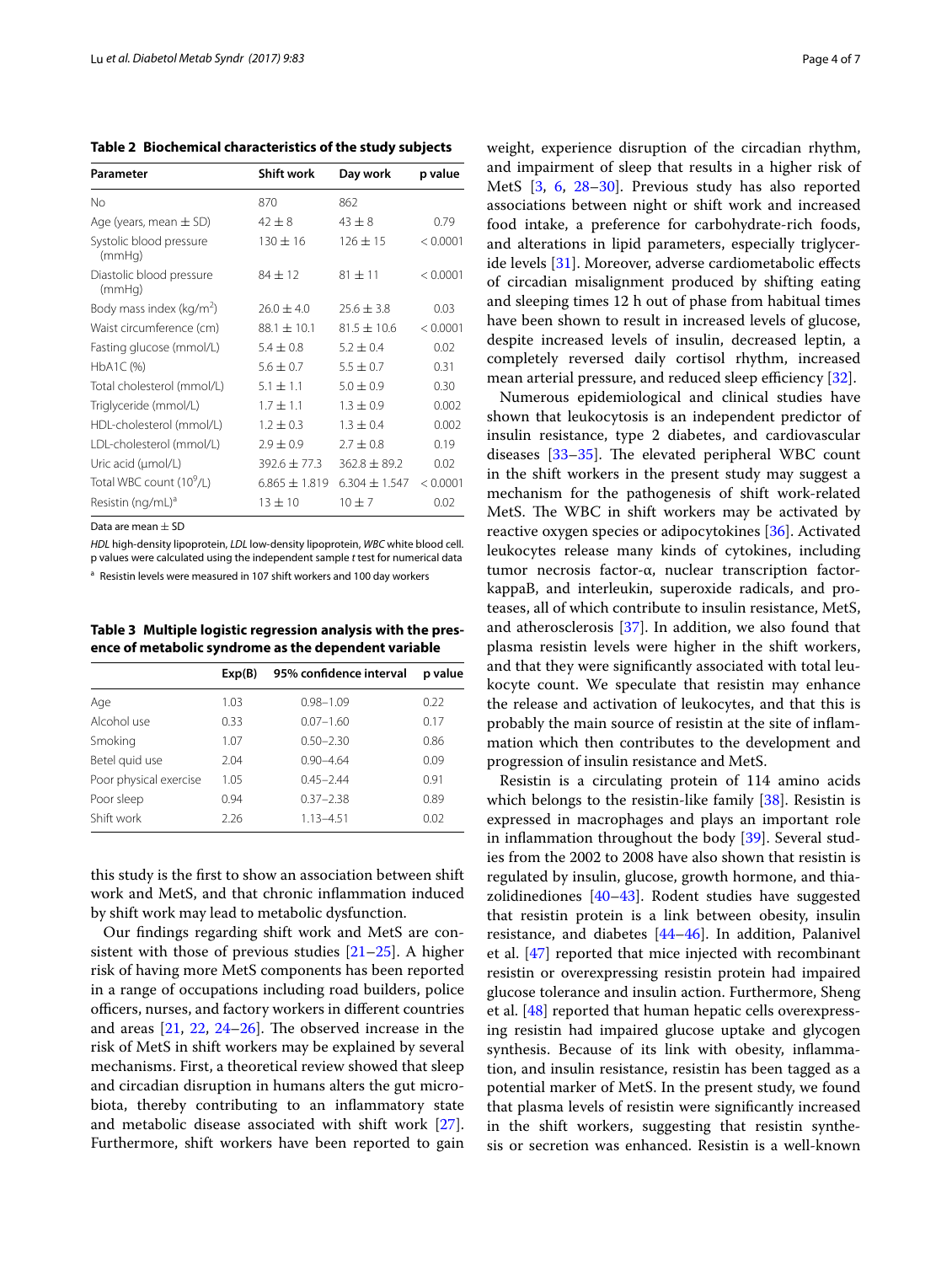| Factor                                         | <b>Total WBC count</b>                     |          |                                            | <b>Resistin</b> |  |
|------------------------------------------------|--------------------------------------------|----------|--------------------------------------------|-----------------|--|
|                                                | $\beta$ -coefficient (95% CI) <sup>a</sup> | p value  | $\beta$ -coefficient (95% CI) <sup>a</sup> | p value         |  |
| Body mass index                                | 0.25(0.09 to 0.13)                         | < 0.0001 | $0.14$ (0.00 to 0.62)                      | 0.048           |  |
| Waist circumference                            | $0.26$ (0.04 to 0.05)                      | < 0.0001 | $0.12$ (- 0.02 to 0.21)                    | 0.10            |  |
| Systolic BP                                    | $0.16$ (0.01 to 0.02)                      | < 0.0001 | $0.13$ (- 0.01 to 0.16)                    | 0.08            |  |
| Diastolic BP                                   | $0.15$ (0.02 to 0.03)                      | < 0.0001 | $0.11$ (- 0.03 to 0.21)                    | 0.14            |  |
| Fasting glucose                                | $0.09$ (0.00 to 0.01)                      | < 0.0001 | $0.24$ (0.07 to 0.28)                      | 0.001           |  |
| HbA1C                                          | $0.17$ (0.23 to 0.41)                      | < 0.0001 | $0.15$ (0.05 to 3.54)                      | 0.04            |  |
| Total cholesterol                              | $0.04$ (0.00 to 0.01)                      | 0.12     | $-0.01$ ( $-0.04$ to 0.03)                 | 0.90            |  |
| Triglyceride                                   | 0.25(0.00 to 0.01)                         | < 0.0001 | $0.21$ (0.01 to 0.03)                      | 0.01            |  |
| HDI-cholesterol                                | $-0.20$ ( $-0.04$ to $-0.03$ )             | < 0.0001 | $-0.23$ ( $-0.26$ to $-0.06$ )             | 0.001           |  |
| LDL-cholesterol                                | $0.03$ ( $-0.00$ to 0.01)                  | 0.18     | $-0.04$ ( $-0.05$ to 0.03)                 | 0.57            |  |
| Uric acid                                      | $0.10$ (0.07 to 0.19)                      | < 0.0001 | $0.11$ (- 0.19 to 1.55)                    | 0.12            |  |
| Shift work                                     | $0.16$ (0.39 to 0.70)                      | < 0.0001 | $0.17$ (0.49 to 5.38)                      | 0.02            |  |
| Metabolic syndrome (NCEP-ATP III) <sup>b</sup> | $0.22$ (0.64 to 0.99)                      | < 0.0001 | $0.17$ (0.53 to 5.73)                      | 0.02            |  |

<span id="page-4-0"></span>**Table 4 Association of covariates with total WBC count and resistin**

*WBC* white blood cell, *BP* blood pressure, *HDL* high-density lipoprotein, *LDL* low-density lipoprotein

a Adjusted for age using multiple linear regression analysis

b The definition and criteria of NCEP-ATP III metabolic syndrome are described in the text



<span id="page-4-1"></span>mediator of chronic infammation that contributes to the pathogenesis of insulin resistance, dyslipidemia, hypertension, MetS, and atherosclerosis [[44–](#page-6-15)[46](#page-6-16), [49](#page-6-19), [50\]](#page-6-20). Taken together, it is plausible that shift work may induce MetS through a low-grade chronic infammatory process.

#### **Limitations**

There are several limitations to the present study. First, this was a cross-sectional study and thus it was difficult to investigate the causal relationship between shift work and infammatory markers. Second, the absence of adequate data for nutrition to assess the daily energy and nutrient intake of the study subjects may have resulted in some bias. Third, we did not consider other confounders that may contribute to the shift work-related development of MetS such as psychosocial stress including income, job, and behavioral stress, and occupational characteristics including tenure, work intensity, and hazardous materials handled at work. Fourth, although we focused on manual workers, a more homogenous population should be selected for future studies as each of our participants had diferent work tasks, environment, and exposure to hazardous materials, as well as diferent work schedules according to their education level. Fifth, we did not establish a detailed defnition of former shift workers; thus, additional studies may be required to confrm diferences in infammatory markers between past shift workers and recent former shift workers and the reversibility of shift work-induced adverse health effects.

#### **Conclusion**

Our results indicate that shift work is independently associated with a higher prevalence of MetS, and that is has a detrimental infuence on central obesity, hypertension, and hyper-triglyceridemia. Chronic infammation may contribute to shift work-related metabolic derangements. The results of our study raise an important epidemiological issue with regards to MetS, and further large-scale cohort studies are warranted to validate our fndings.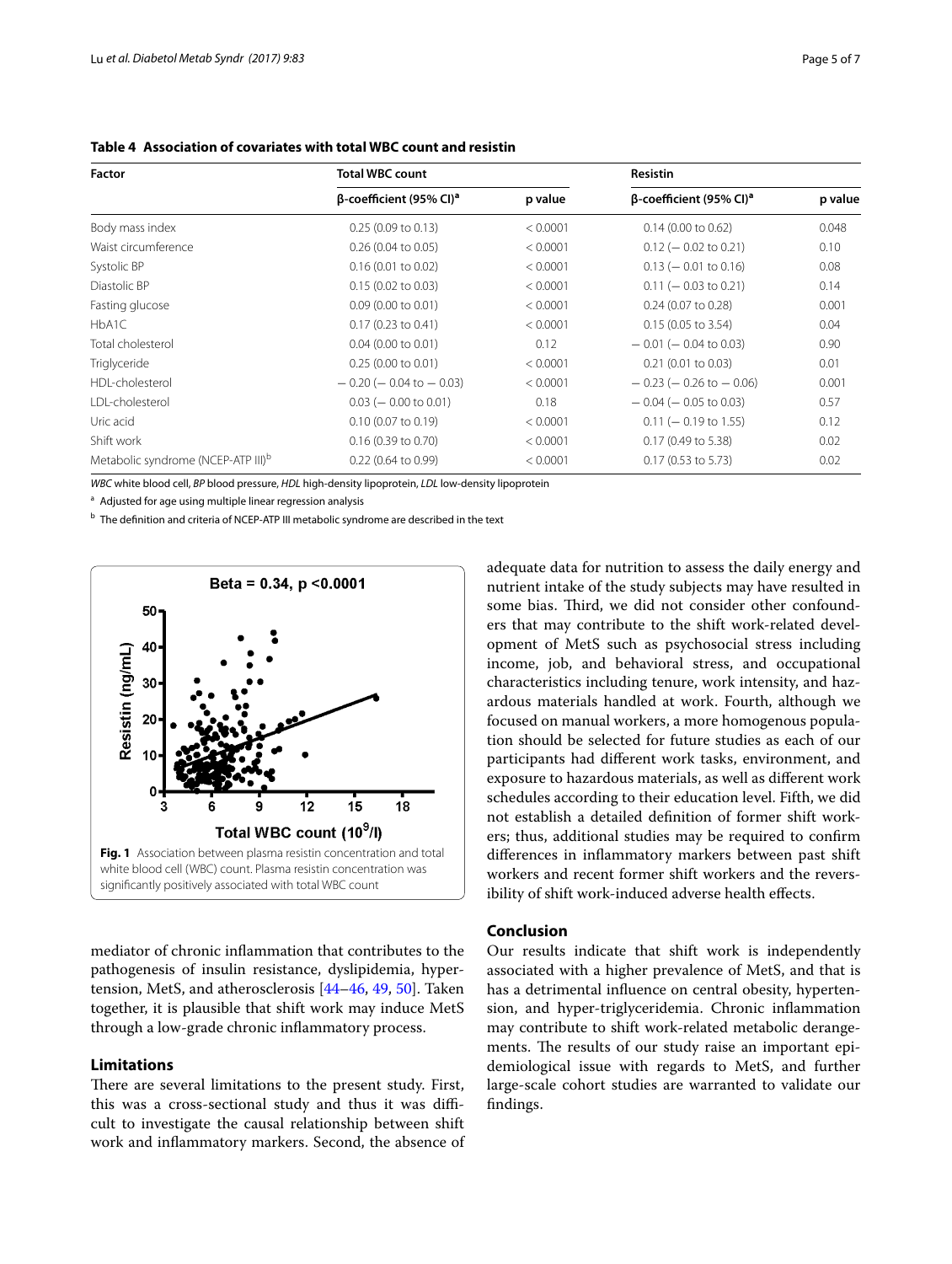#### **Abbreviations**

MetS: metabolic syndrome; NCEP-ATP III: National Cholesterol Education Program Adult Treatment Panel III; WBC: white blood cell; HDL-C: high-density lipoprotein cholesterol; LDL-C: low-density lipoprotein cholesterol; SBP: systolic blood pressure; DBP: diastolic blood pressure; BMI: body mass index.

#### **Authors' contributions**

Of the 11 authors, Y-CL and C-PW are the frst authors who conceived and designed the study and interpreted the data. T-HY, I-TT, W-CH, and J-YH contributed to drafting of the manuscript or revising it critically for important intellectual content. C-CH and I-CL acquired data, drafted the manuscript and designed the study. F-MC and W-HT participated in the design of the study and performed the statistical analysis. M-CYJ is the corresponding author and contributed to the fnal approval of the manuscript as submitted. All authors read and approved the fnal manuscript.

#### **Author details**

Division of Endocrinologic, E-Da Hospital, I-Shou University, Kaohsiung 82445, Taiwan. <sup>2</sup> Division of Cardiology, E-Da Hospital, I-Shou University, Kaohsiung 82445, Taiwan. 3 Division of Gastroenterology and Hepatology, Department of Internal Medicine, E-Da Hospital, I-Shou University, Kaohsiung 82445, Taiwan. 4 Department of Emergency, E-Da Hospital, I-Shou University, Kaohsiung 82445, Taiwan. 5 Department of Occupational Medicine, E-Da Hospital, I-Shou University, No. 1, Yi‑Da Rd, Jiau‑Shu Village, Yan‑Chao Township, Kaohsiung 82445, Taiwan. 6 Department of Nursing, I-Shou University, Kaohsiung 82445, Taiwan. 7 School of Medicine for International Students, I-Shou University, Kaohsiung 82445, Taiwan. <sup>8</sup> Department of Nutrition, Institute of Biotechnology and Chemical Engineering, I-Shou University, Kaohsiung 82445, Taiwan. 9 Division of Cardiology, Department of Internal Medicine, National Yang-Ming University Hospital, Yilan, Taiwan.

#### **Acknowledgements**

The authors wish to thank the participating factories and their employees. The authors would also like to thank the E-Da Hospital of the Republic of China, Taiwan, for fnancially supporting this research under contracts EDAHP105061 and EDAHP105038.

#### **Competing interests**

The authors declare that they have no competing interests.

#### **Availability of data and materials**

All data generated or analysed during this study are included in this article.

#### **Consent for publication**

Informed consent was obtained from all patients for being included in the study and for using their data for publication. The ethics committee of I-Shou University E-Da Hospital approved this study (EDAH IRB No. EMRP-104-089).

#### **Publisher's Note**

Springer Nature remains neutral with regard to jurisdictional claims in published maps and institutional affiliations.

Received: 18 April 2017 Accepted: 8 October 2017 Published online: 16 October 2017

#### **References**

- <span id="page-5-0"></span>1. Smith L, Macdonald I, Folkard S, Tucker P. Industrial shift systems. Appl Ergon. 1998;29:273–80.
- <span id="page-5-1"></span>2. Eastman CI, Boulos Z, Terman M, Campbell SS, Dijk DJ, Lewy AJ. Light treatment for sleep disorders: consensus report: VI. Shift work. J Biol Rhythm. 1995;10:157–64.
- <span id="page-5-2"></span>3. Karlsson B, Knutsson A, Lindahl B. Is there an association between shift work and having a metabolic syndrome? Results from a population based study of 27,485 people. Occup Environ Med. 2001;58:747–52.
- <span id="page-5-3"></span>4. Fujino Y, Iso H, Tamakoshi A, Inaba Y, Koizumi A, Kubo T, Yoshimura T. A prospective cohort study of shift work and risk of ischemic heart disease in Japanese male workers. Am J Epidemiol. 2006;164:128–35.
- <span id="page-5-4"></span>5. Woo JM, Postolache TT. The impact of work environment on mood disorders and suicide. Evidence and implications. Int J Disabil Hum Dev. 2008;7:185–200.
- <span id="page-5-5"></span>6. Ohayon MM, Lemoine P, Arnaud-Briant V, Dreyfus M. Prevalence and consequences of sleep disorders in a shift worker population. J Phychosom Res. 2002;53:577–83.
- <span id="page-5-6"></span>7. Murphy PJ, Campbell SS. Physiology of the circadian system in animals and humans. J Clin Neurophysiol. 1996;13:2–16.
- <span id="page-5-7"></span>8. Meigs JB, D'Agostino RBS, Wilson PW, Cupples LA, Nathan DM, Singer DE. Risk variable clustering in the insulin resistance syndrome. The Framingham Offspring Study. Diabetes. 1997;46:1594-600.
- 9. Expert Panel on Detection E. Executive Summary of the Third Report of the National Cholesterol Education Program (NCEP) expert panel on detection, evaluation, and treatment of high blood cholesterol in adults (Adult Treatment Panel III). JAMA. 2001;285:2486–97.
- 10. Park YW, Zhu S, Palaniappan L, Heshka S, Carnethon MR, Heymsfeld SB. The metabolic syndrome: prevalence and associated risk factor fndings in the US population from the third national health and nutrition examination survey, 1988–1994. Arch Intern Med. 2003;163:427–36.
- <span id="page-5-8"></span>11. Dixon JB, Dixon ME, O'Brien PE. Alcohol consumption in the severely obese: relationship with the metabolic syndrome. Obes Res. 2002;10:245–52.
- <span id="page-5-9"></span>12. Chau NP, Mallion JM, de Gaudemaris R, Ruche E, Siche JP, Pelen O, Mathern G. Twenty four-hour ambulatory blood pressure in shift workers. Circulation. 1989;80:341–7.
- 13. Di Lorenzo L, De Pergola G, Zocchetti C, L'Abbate N, Basso A, Pannacciulli N, Cignarelli M, Giorgino R, Soleo L. Efect of shift work on body mass index: results of a study performed in 319 glucose-tolerant men working in a Southern Italian industry. Int J Obes Relat Metab Disord. 2003;27:1353–8.
- 14. Karlsson BH, Knutsson AK, Lindahl BO, Alfredsson LS. Metabolic disturbances in male workers with rotating three-shift work. Results of the WOLF study. Int Arch Occup Environ Health. 2003;76:424–30.
- 15. Kim SW, Jang EC, Kwon SC, Han W, Kang MS, Nam YH, Lee YJ. Night shift work and infammatory markers in male workers aged 20–39 in a display manufacturing company. Ann Occup Environ Med. 2016;28:48.
- <span id="page-5-10"></span>16. Saltiel AR, Olefsky JM. Infammatory mechanisms linking obesity and metabolic disease. J Clin Invest. 2017;127:1–4.
- <span id="page-5-11"></span>17. Grundy SM, Cleeman JI, Daniels SR, Donato KA, Eckel RH, Franklin BA, Gordon DJ, Krauss RM, Savage PJ, Smith SC Jr, Spertus JA, Costa F, American Heart Association; National Heart, Lung, and Blood Institute. Diagnosis and management of the metabolic syndrome: an American heart association/national heart, lung, and blood institute scientifc statement. Circulation. 2005;112:2735–52.
- <span id="page-5-12"></span>18. Chung FM, Yang YH, Shieh TY, Shin SJ, Tsai JC, Lee YJ. Efect of alcohol consumption on estimated glomerular filtration rate and creatinine clearance rate. Nephrol Dial Transplant. 2005;20:1610–6.
- <span id="page-5-13"></span>19. Lu LF, Wang CP, Tsai IT, Hung WC, Yu TH, Wu CC, Hsu CC, Lu YC, Chung FM, Yen Jean MC. Relationship between shift work and peripheral total and diferential leukocyte counts in Chinese steel workers. J Occup Health. 2016;58:81–8.
- <span id="page-5-14"></span>20. Lu YC, Wang CP, Hsu CC, Chiu CA, Yu TH, Hung WC, Lu LF, Chung FM, Tsai IT, Lin HC, Lee YJ. Circulating secreted frizzled-related protein 5 (Sfrp5) and wingless-type MMTV integration site family member 5a (Wnt5a) levels in patients with type 2 diabetes mellitus. Diabetes Metab Res Rev. 2013;29:551–6.
- <span id="page-5-15"></span>21. Violanti JM, Burchfel CM, Hartley TA, Mnatsakanova A, Fekedulegn D, Andrew ME, Charles LE, Vila BJ. Atypical work hours and metabolic syndrome among police officers. Arch Environ Occup Health. 2009;64:194–201.
- <span id="page-5-16"></span>22. Ghiasvand M, Heshmat R, Golpira R, Haghpanah V, Soleimani A, Shoushtarizadeh P, Tavangar SM, Larijani B. Shift working and risk of lipid disorders: a cross-sectional study. Lipids Health Dis. 2006;10:9.
- 23. Brum MC, Filho FF, Schnorr CC, Bottega GB, Rodrigues TC. Shift work and its association with metabolic disorders. Diabetol Metab Syndr. 2015;7:45.
- <span id="page-5-17"></span>24. Morikawa Y, Nakagawa H, Miura K, Soyama Y, Ishizaki M, Kido T, Naruse Y, Suwazono Y, Nogawa K. Shift work and the risk of diabetes mellitus among Japanese male factory workers. Scand J Work Environ Health. 2005;31:179–83.